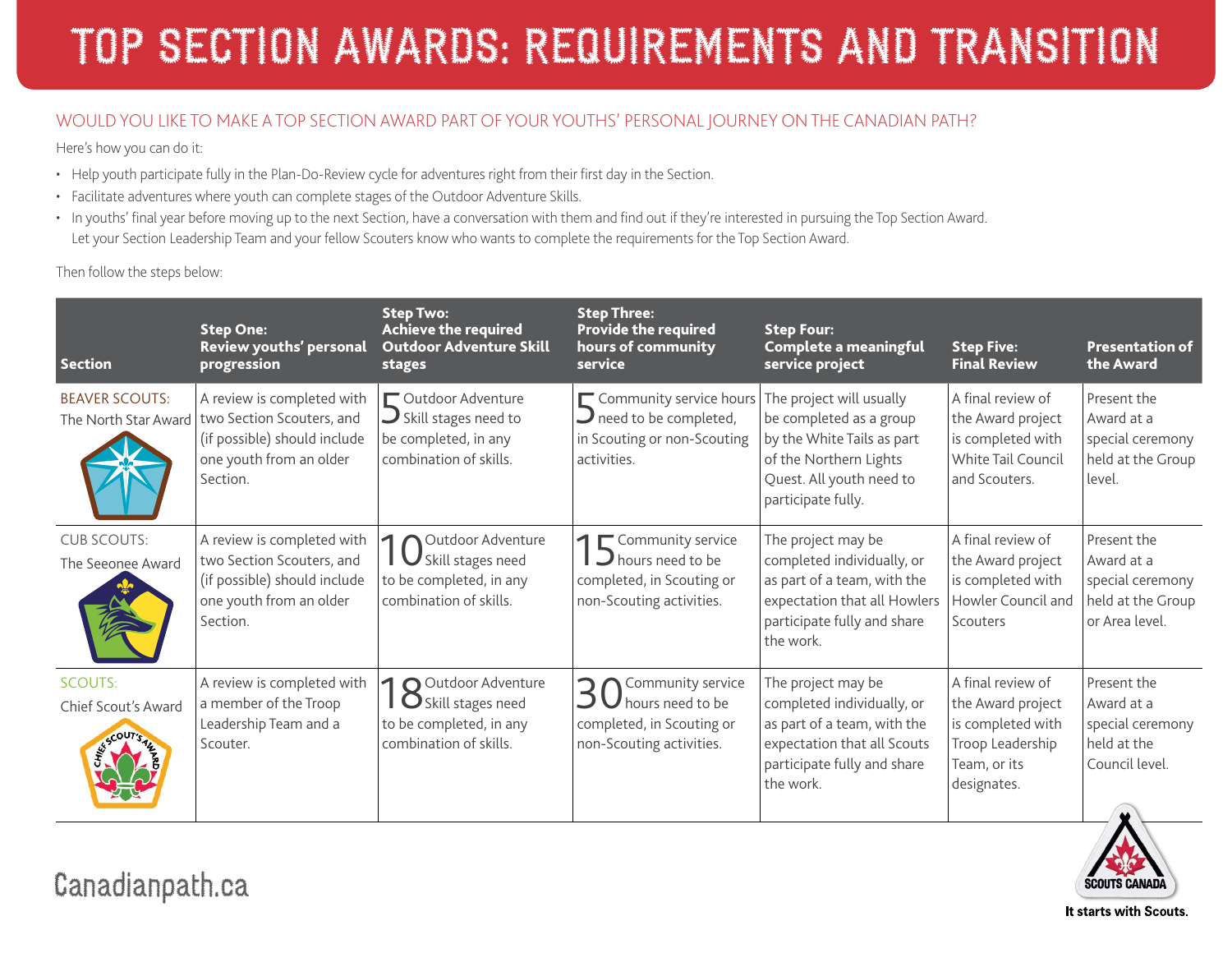## TOP SECTION AWARDS: REQUIREMENTS AND TRANSITION

| <b>Section</b>                                        | <b>Step One:</b><br>Review youths' personal<br>progression                                 | Step Two:<br>Achieve the required<br><b>Outdoor Adventure Skill</b><br>stages                                                    | <b>Step Three:</b><br><b>Provide the required</b><br>hours of community<br>service             | <b>Step Four:</b><br>Complete a meaningful<br>service project                                                                                                 | <b>Step Five:</b><br><b>Final Review</b>                                                                          | <b>Presentation of</b><br>the Award                                            |
|-------------------------------------------------------|--------------------------------------------------------------------------------------------|----------------------------------------------------------------------------------------------------------------------------------|------------------------------------------------------------------------------------------------|---------------------------------------------------------------------------------------------------------------------------------------------------------------|-------------------------------------------------------------------------------------------------------------------|--------------------------------------------------------------------------------|
| <b>VENTURER SCOUTS:</b><br>Queen's Venturer<br>Award  | A review is completed with<br>a member of the Company<br>Leadership Team and a<br>Scouter. | Outdoor Adventure<br>$\mathsf{\Sigma}\mathsf{\mathsf{T}}$ Skill stages need<br>to be completed, in any<br>combination of skills. | Community service<br>hours need to be<br>completed, in Scouting or<br>non-Scouting activities. | The project may be<br>completed individually,<br>or as part of a team, with<br>the expectation that all<br>Venturers participate fully<br>and share the work. | A final review of<br>the Award project<br>is completed<br>with Company<br>Leadership Team, or<br>its designates.  | Present the<br>Award at a<br>special ceremony<br>held at the<br>Council level. |
| <b>ROVER SCOUTS:</b><br>Canadian Rover<br>Scout Award | A review is completed with<br>the mentor and one other<br>member of the Crew.              | Outdoor Adventure<br>$\cup$ $\mathsf{\subseteq}$ Skill stages need<br>to be completed, in any<br>combination of skills.          | Community service<br>hours need to be<br>completed, in Scouting or<br>non-Scouting activities. | The project may be<br>completed individually, or<br>as part of a team, with the<br>expectation that all Rovers<br>participate fully and share<br>the work.    | A final review of<br>the Award project<br>is completed with<br>the mentor and<br>the Crew (or its<br>designates). | Present the<br>Award at a<br>special ceremony<br>held at the<br>Council level. |

#### Uniform Placement for Top Section Award Badges



There are two versions of the Top Section Award badges. Wear the big badge of the most recently presented Top Section Award badge, regardless of what Section it is associated with. The small versions are to showcase previously achieved Top Section Awards.



Canadianpath.ca

It starts with Scouts.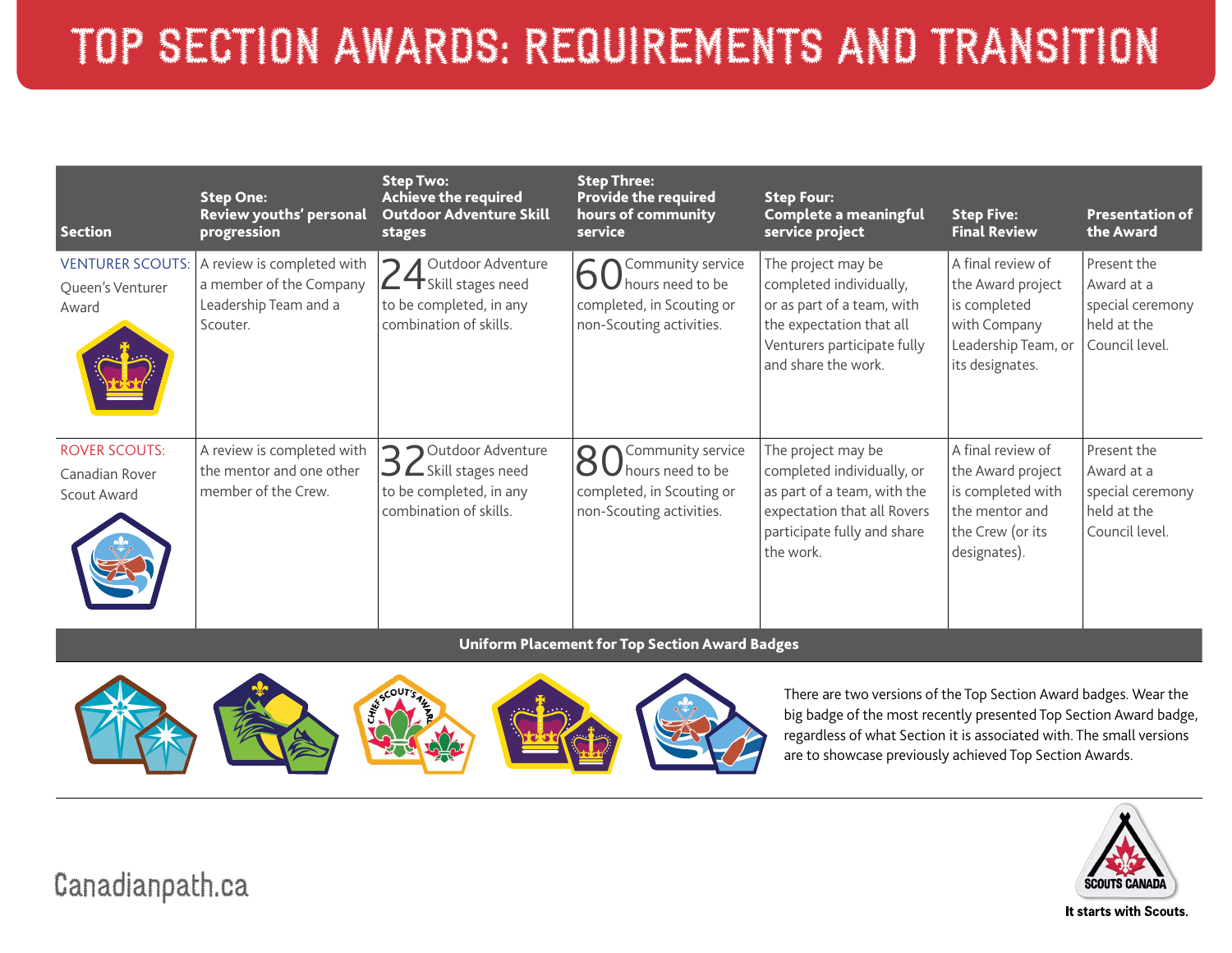#### TRANSITION OF TOP SECTION AWARDS ON THE CANADIAN PATH

The following guidelines are used to transition to new Top Section Awards as part of a youth's personal journey within Scouting. Follow the guidelines for the year in which you implement The Canadian Path:

| <b>BEAVER SCOUTS</b> | $\bullet\bullet$    | <b>BROWN TAILS</b><br>Work toward the North Star Award as per Canadian Path                                                                                                                                                                                                                   |
|----------------------|---------------------|-----------------------------------------------------------------------------------------------------------------------------------------------------------------------------------------------------------------------------------------------------------------------------------------------|
|                      | $\bullet$ $\bullet$ | <b>BLUE TAILS</b><br>Work toward the North Star Award as per Canadian Path                                                                                                                                                                                                                    |
|                      |                     | <b>WHITE TAILS</b><br>Work toward the North Star Award as per Canadian Path<br>A White Tail who does not achieve five Outdoor Adventure Skill stages by the end of the White Tail year,<br>but who has put in effort to earn as many stages as possible, can be awarded The North Star Award. |

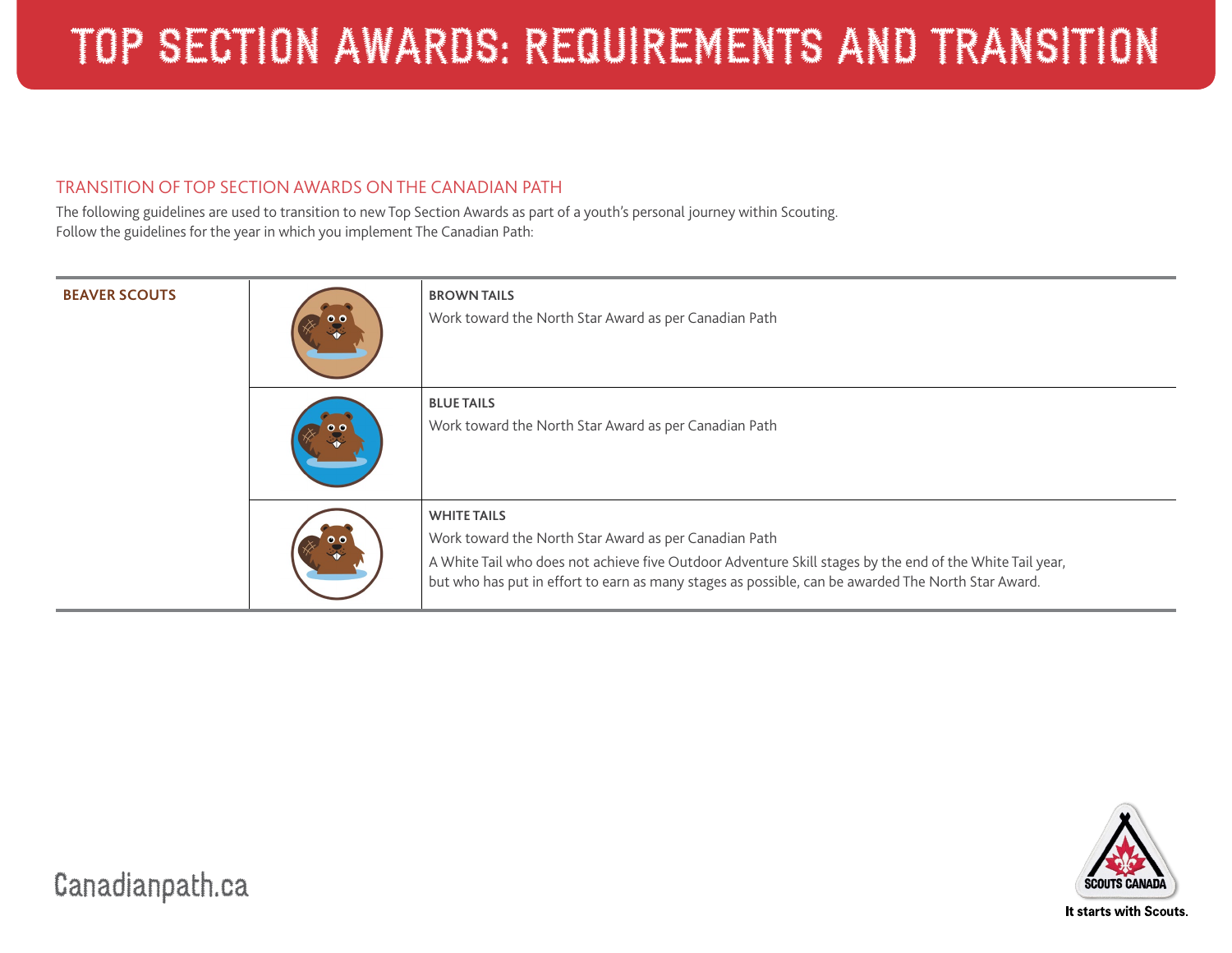# TOP SECTION AWARDS: REQUIREMENTS AND TRANSITION

| <b>CUB SCOUTS</b> | <b>RUNNERS</b><br>Work toward the Seeonee Award as per Canadian Path                                                                                                                                                                                                                                                                                                                                                          |
|-------------------|-------------------------------------------------------------------------------------------------------------------------------------------------------------------------------------------------------------------------------------------------------------------------------------------------------------------------------------------------------------------------------------------------------------------------------|
|                   | <b>TRACKERS</b><br>Work toward the Seeonee Award as per Canadian Path<br>Adaptations listed as part of Howler year apply, if needed                                                                                                                                                                                                                                                                                           |
|                   | <b>HOWLERS</b><br>Work toward the Seeonee Award as per Canadian Path<br>A youth who does not achieve 10 Outdoor Adventure Skill stages by the end of the Howler year, but who has put in<br>effort to earn as many stages as possible, can be awarded the Seeonee Award.                                                                                                                                                      |
| <b>SCOUTS</b>     | <b>PIONEERS</b><br>Work toward the Chief Scout's Award as per Canadian Path                                                                                                                                                                                                                                                                                                                                                   |
|                   | <b>VOYAGEURS</b><br>Work toward the Chief Scout's Award as per Canadian Path                                                                                                                                                                                                                                                                                                                                                  |
|                   | <b>PATHFINDERS</b><br>Work toward the Chief Scout's Award as per Canadian Path<br>Adaptations listed as part of 4th year apply, if needed.                                                                                                                                                                                                                                                                                    |
|                   | <b>TRAILBLAZERS</b><br>Work toward the Chief Scout's Award as per Canadian Path<br>Work previously done toward CSA under old system is reviewed and acknowledged as part of Step One:<br>Review of Personal Progression. A youth who does not achieve 18 Outdoor Adventure Skill stages<br>by the end of the 4th year but who has put in effort to earn as many stages as possible can be<br>awarded the Chief Scout's Award. |

**EDIC SCOUTS CANADA** It starts with Scouts.